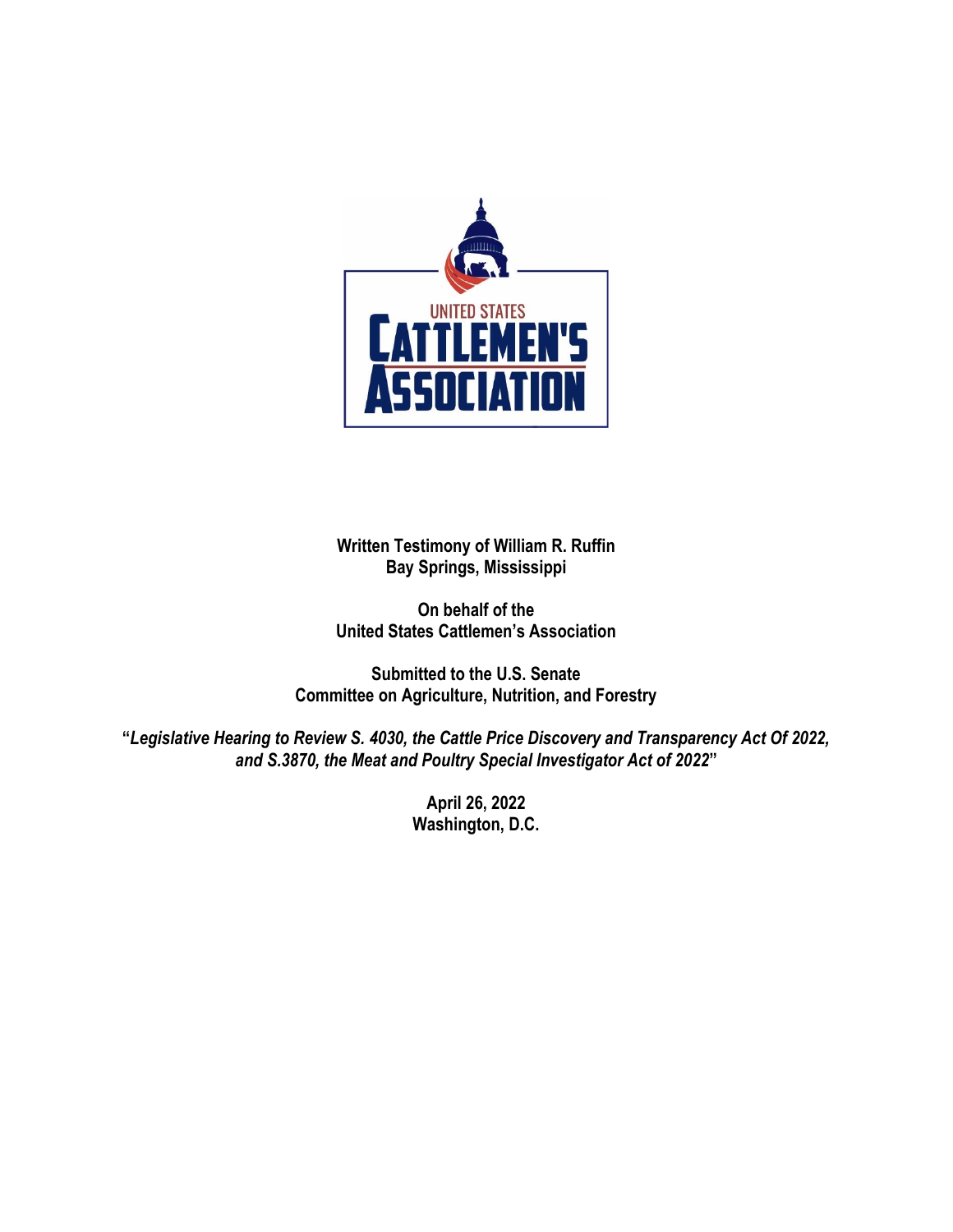## **INTRODUCTION**

Madam Chair Stabenow, Ranking Member Boozman, and Distinguished Members of the Agricultural Committee.

I am William R. (Ricky) Ruffin here today to testify on behalf of the United States Cattleman's Association (USCA) and on behalf of the nation's cow-calf producers, backgrounders, feedlot operators, livestock haulers, and independent processors. It is quite an honor for a rural Mississippi cattle producer to testify before this distinguished committee, and I am humbled and honored to be here.

My involvement in the commercial cattle business began in the 1960s, as a teenager, working alongside my father, who was one of the first to build a small feed yard in Stringer, Mississippi. Today, I manage a herd of commercial brood cows and run stocker cattle on wheat and rye grass.

I worked with other like-minded producers in my area to establish the Jasper and Smith County Producer's Association, where producers pool together their calf crops each year with a rigid vaccination program and weaning program so that calves can be marketed in groups in truckload lots. The program has been a boon to beginning farmers and ranchers who are still growing their herds.

In addition to the cattle business, I've practiced general law for over 40 years as a sole practitioner and as a small-town country lawyer in Bay Springs, Mississippi.

As a result of what I've learned through serving two terms as a Mississippi Farm Bureau Federation State Director and through my longtime membership with the U.S. Cattlemen's Association, I strongly believe that a grassroots effort by U.S. cattle producers can work positively and effectively with Congress and the Administration to reform U.S. agriculture policy and ensure a fair, competitive marketplace.

Even after a long career in volunteer service and advocacy, where it feels like the wheels of bureaucracy can slow to a crawl at times, I maintain that belief. The two bills before us today, the Cattle Price Discovery and Transparency Act Of 2022 and the Meat and Poultry Special Investigator Act of 2022, are worthy examples of what a grassroots movement—by producers, for producers—can accomplish.

USCA stands with county, state, and national producer associations across the U.S. in supporting these historic pieces of legislation. We offer the following in support of these proposals.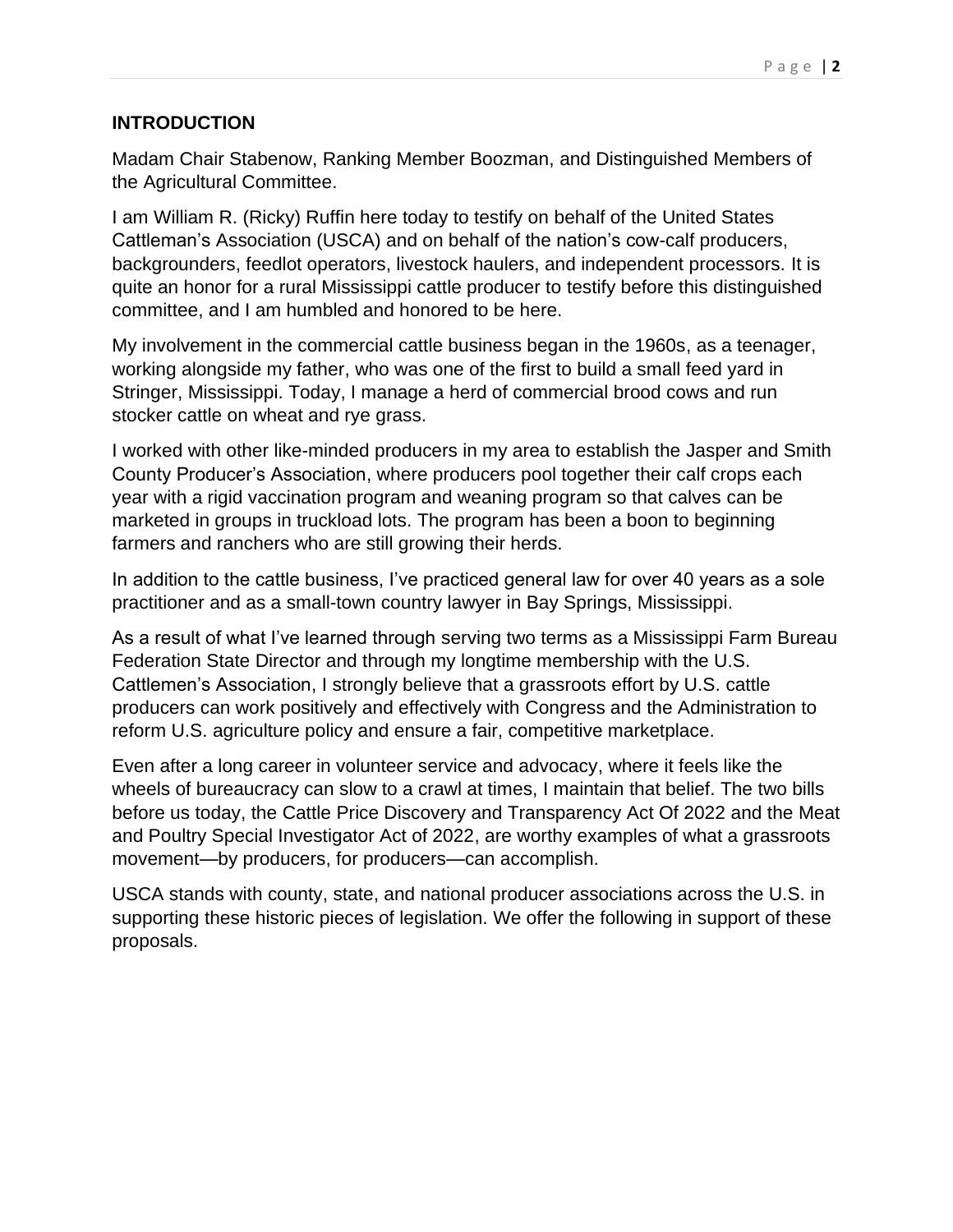## **THE CATTLE PRICE DISCOVERY AND TRANSPARENCY ACT**

## **Background**

In 1999, Congress passed the Livestock Mandatory Price Reporting Act largely because of the need for cattle producers to have access to more transparent market price information.

First implemented in April 2001, the Livestock Mandatory Reporting (LMR) program requires meatpackers to report primarily prices, but also other relevant information, on purchases of cattle, swine, and boxed beef to the U.S. Department of Agriculture (USDA) Agricultural Marketing Service (AMS). However, cattle producers still are unable to access to most market price information due to restrictive confidentiality guidelines restricting the publishing of that information.

Prior to the establishment of LMR, price reporting was a voluntary practice. USDA AMS market reporters would contact buyers and sellers for market information, and information that could be confirmed was officially reported. Assuredly, voluntary price reporting was unsuccessful.

The first LMR authorization expired in September 2005. Congress reauthorized the program from September 2006 – 2010, and then again from 2010 – 2015. The program currently operates on several temporary extensions of its authorities, although it officially expired on September 30, 2020.

Currently, 38 processing facilities slaughter more than 125,000 head of cattle per year the threshold for required reporting under LMR. Over 78 percent of total slaughtered cattle, 92 percent of national fed cattle transactions, 33 percent of all cow and bull transactions, and 90 percent of boxed beef volume are covered through LMR.

AMS publishes 25-29 daily cattle reports, 21 weekly cattle reports, 13 monthly cattle reports, 6 daily boxed beef reports, 11 weekly boxed beef reports, and additional weekly and monthly reports.

The Cattle Price Discovery and Transparency Act addresses three main trends negatively impacting the U.S. cattle industry: thinning negotiated trade, decreasing accuracy of price discovery, and diminished competition in negotiated trade. We must have a negotiated cash trade price to establish a market base price, along with a catalog of transparent prices paid to select feed yards for formula cattle to maintain a competitive cattle marketplace.

# **Thinning Negotiated Trade**

The frequency and breadth of data released by USDA AMS through LMR inspired packers in recent years to pull back their participation in the negotiated market and,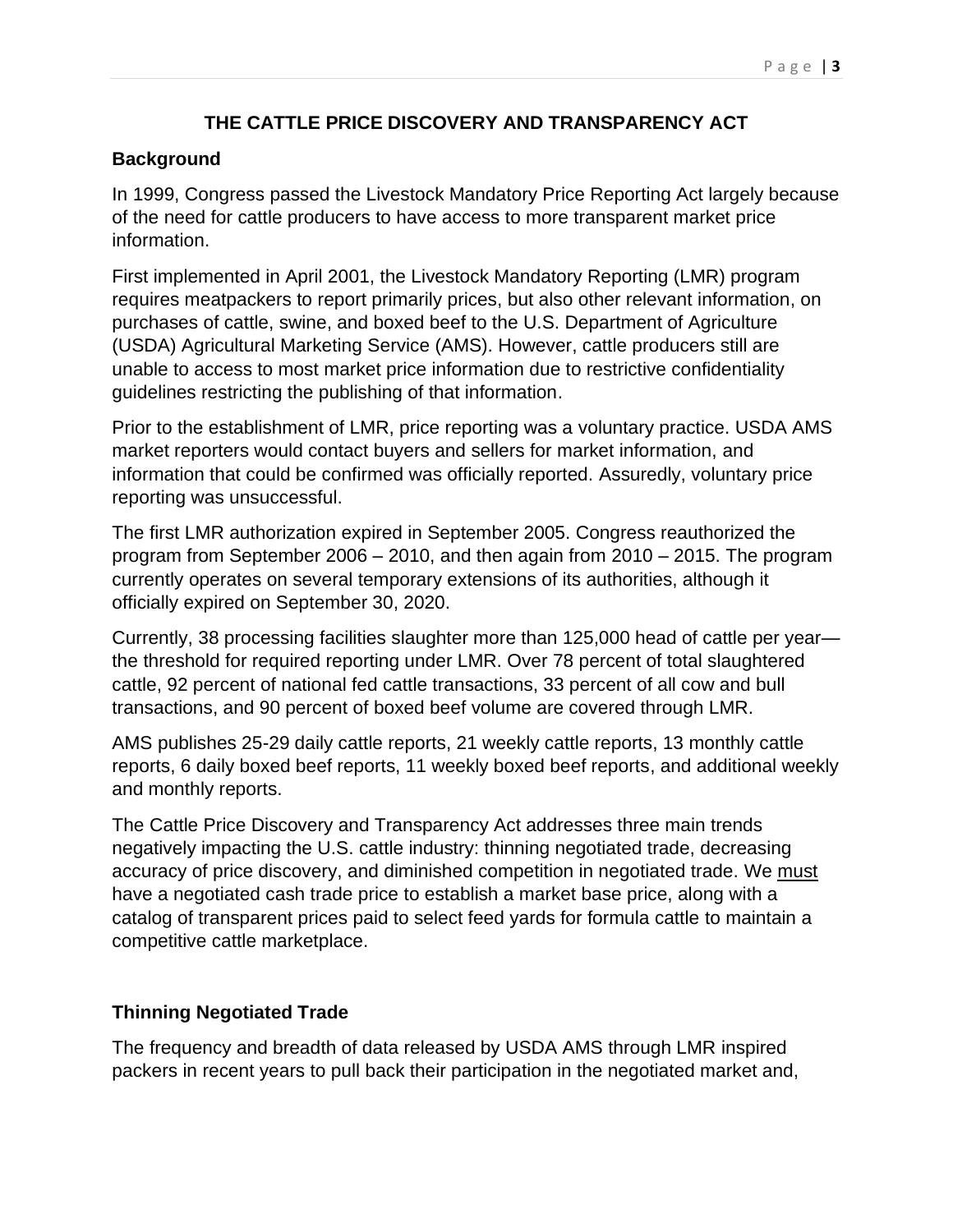using the established market, increase the number of cattle purchased through formulas.

As formula trade increases (i.e., special prices paid to select feed yards), the negotiated market becomes thinner. We clearly see this inverse relationship in the below chart produced by USDA AMS Livestock, Poultry & Grain Market News<sup>1</sup>.

|                         | Annual LMR Live Cattle Purchase Type Breakdown by Region |       |       |       |       |       |       |       |       |       |       |       |       |       |       |       |       |
|-------------------------|----------------------------------------------------------|-------|-------|-------|-------|-------|-------|-------|-------|-------|-------|-------|-------|-------|-------|-------|-------|
|                         | <b>NATIONAL</b>                                          |       |       |       |       |       |       |       |       |       |       |       |       |       |       |       |       |
|                         | 2005                                                     | 2006  | 2007  | 2008  | 2009  | 2010  | 2011  | 2012  | 2013  | 2014  | 2015  | 2016  | 2017  | 2018  | 2019  | 2020  | 2021  |
| Cash                    | 52.1%                                                    | 49.4% | 47.3% | 42.6% | 38.8% | 37.4% | 32.6% | 26.0% | 23.1% | 23.1% | 21.3% | 25.6% | 25.7% | 25.5% | 20.9% | 23.4% | 19.5% |
| Formula                 | 33.2%                                                    | 34.3% | 37.4% | 39.1% | 43.7% | 43.1% | 47.4% | 54.8% | 59.8% | 56.8% | 57.0% | 57.6% | 57.2% | 61.1% | 64.8% | 62.7% | 61.0% |
| <b>Forward Contract</b> | 4.8%                                                     | 7.2%  | 6.8%  | 11.2% | 9.5%  | 11.9% | 13.2% | 12.0% | 10.8% | 15.8% | 17.5% | 12.7% | 13.0% | 9.6%  | 11.0% | 8.9%  | 10.9% |
| <b>Negotiated Grid</b>  | 9.9%                                                     | 9.0%  | 8.5%  | 7.1%  | 8.0%  | 7.6%  | 6.7%  | 7.2%  | 6.3%  | 4.3%  | 4.2%  | 4.1%  | 4.1%  | 3.8%  | 3.3%  | 5.0%  | 8.6%  |

In 2005, cash trade accounted for over half of all live cattle purchases nationally. In 2021, that number drops to below 20 percent. The situation is more dire when we look at the regions individually.

For example, in the charts below, the Texas-Oklahoma-New Mexico region experienced a nearly 40-point decrease in cash sales. Kansas dropped from over 50 percent cash trade in 2005 to 12.5 percent in 2021. Unfortunately, the majority of the cattle produced, backgrounded, and wintered on rye grass in my state of Mississippi and the greater Southeast region enter feedlots in the Texas-Oklahoma-New Mexico regions, as well as the Kansas region.

| <b>TEXAS - OKLAHOMA-NEW MEXICO</b> |       |       |       |       |         |       |       |       |       |       |       |         |       |       |       |       |       |
|------------------------------------|-------|-------|-------|-------|---------|-------|-------|-------|-------|-------|-------|---------|-------|-------|-------|-------|-------|
|                                    | 2005  | 2006  | 2007  | 2008  | 2009    | 2010  | 2011  | 2012  | 2013  | 2014  | 2015  | 2016    | 2017  | 2018  | 2019* | 2020  | 2021  |
| <b>Cash</b>                        | 47.2% | 42.5% | 36.7% | 31.5% | 26.4%   | 21.5% | 17.0% | 10.2% | 6.1%  | 3.0%  | 2.6%  | 6.4%    | 9.3%  | 6.2%  | 5.4%  | 10.1% | 7.4%  |
| <b>IFormula</b>                    | 42.2% | 42.2% | 48.4% | 53.3% | 60.4%   | 66.9% | 72.7% | 76.0% | 83.0% | 84.6% | 85.9% | 82.4%   | 81.8% | 86.2% | 87.9% | 84.2% | 80.8% |
| <b>Forward Contract</b>            | 3.1%  | 5.0%  | 4.4%  | 5.8%  | 5.4%    | 4.9%  | 4.4%  | 5.4%  | 4.0%  | 7.4%  | 9.3%  | $7.0\%$ | 6.2%  | 4.9%  | 5.3%  | 4.3%  | 5.0%  |
| <b>Negotiated Grid</b>             | 7.5%  | 10.3% | 10.5% | 9.3%  | $7.8\%$ | 6.7%  | 5.9%  | 8.4%  | 6.9%  | 5.1%  | 2.1%  | 4.2%    | 2.6%  | 2.7%  | 1.6%  | 1.4%  | 6.8%  |

|                         | <b>KANSAS</b> |       |       |       |       |         |       |       |       |       |       |       |         |       |       |       |       |
|-------------------------|---------------|-------|-------|-------|-------|---------|-------|-------|-------|-------|-------|-------|---------|-------|-------|-------|-------|
|                         | 2005          | 2006  | 2007  | 2008  | 2009  | 2010    | 2011  | 2012  | 2013  | 2014  | 2015  | 2016  | 2017    | 2018  | 2019  | 2020  | 2021  |
| <b>Cash</b>             | 50.6%         | 47.3% | 44.8% | 41.7% | 39.9% | 41.0%   | 36.9% | 27.4% | 21.0% | 15.6% | 12.5% | 23.0% | 21.9%   | 19.3% | 16.2% | 18.2% | 12.5% |
| <b>Formula</b>          | 44.8%         | 46.0% | 48.5% | 48.0% | 52.1% | 51.6%   | 54.1% | 63.6% | 68.5% | 69.5% | 64.8% | 67.3% | 70.7%   | 76.4% | 81.6% | 76.7% | 74.4% |
| <b>Forward Contract</b> | 2.8%          | 5.4%  | 5.4%  | 7.8%  | 7.0%  | 6.3%    | 7.1%  | 5.7%  | 6.5%  | 14.3% | 22.2% | 9.3%  | $7.0\%$ | 3.9%  | 1.7%  | 1.4%  | 3.8%  |
| <b>Negotiated Grid</b>  | 1.8%          | 1.3%  | 1.3%  | 2.4%  | 1.0%  | $1.0\%$ | 2.0%  | 3.4%  | 4.0%  | 0.7%  | 0.6%  | 0.4%  | 0.4%    | 0.4%  | 0.5%  | 3.7%  | 9.3%  |

A study compiled by Texas A&M's Agricultural and Food Policy Center<sup>2</sup> forecasted that without enactment of significant cattle market reform legislation like the Cattle Price Discovery and Transparency Act, negotiated trade in Texas-Oklahoma-New Mexico is expected to fall to zero percent by 2026.

Zero percent negotiated trade is a vertically consolidated industry. Producers in the Southeast and all parts of the country will not be able to determine a fair market price for their feeder cattle and will be at the mercy of corporate feed yards who sell cattle through formula pricing, and who are already selling to the packers through exclusive "sweetheart" deals.

<sup>&</sup>lt;sup>1</sup> (Annual LMR Live Cattle Purchase Type Breakdown by Region, n.d.)

<sup>2</sup> (Benavidez, Anderson, Fischer and Outlaw, 2022)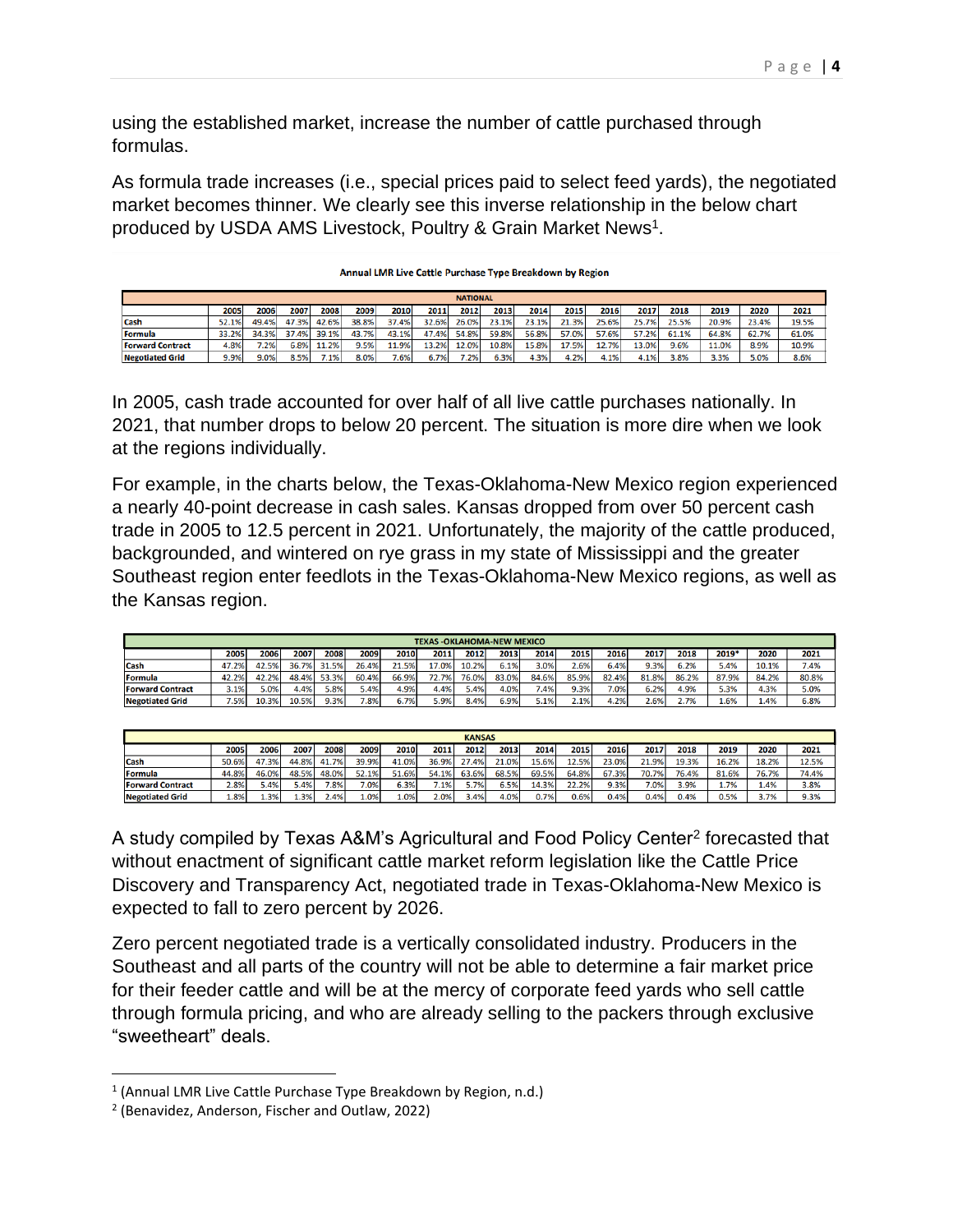If packers rely on the information available through LMR to make market-based decisions, then there is an inherent public interest that they then also participate in those markets.

In short, without intervention, the current market trend is expected to continue until negotiated trade is virtually eliminated, spelling the end of the independent U.S. cattle producer. A consolidated industry, almost wholly owned and vertically integrated by multinational corporations, is a threat to the health, safety, and security of our citizens.

#### **Decreasing Accuracy of Price Discovery**

Price discovery is the fluctuation of prices to reflect changing real-time market conditions. It is most efficiently facilitated through the cash market, where participants actively work towards an agreeable price point by gathering information on current and expected supply and demand, formulating bids and offers in negotiation, etc.

Alternative Marketing Arrangements, or AMAs, take advantage of the work put in by negotiated market participants to arrive at a mutually agreed-upon "base price". In other words, accurately priced formula trades rely on the market accuracy of the reported negotiated trade prices, upon which formula prices are based.

As outlined above, negotiated trade across the U.S. is falling. In the Texas-Oklahoma-New Mexico region, negotiated trade is below 10 percent. This is not a significantly nor statistically large enough sample size to ensure accurate price discovery.

As negotiated trade continues to decline in coming years, the cattle market faces the possibility of cattle being priced on transactions that do not reflect cattle values in a competitive market.

For the feeders and packers that benefit from the stability AMAs provide, there is a reduced incentive to revert back to cash sales. This challenge is a primary catalyst for the Cattle Price Discovery and Transparency Act.

Absent federal government involvement, the industry will continue trending towards zero percent negotiated cash trade. As already noted, some regions will arrive at this crisis point as soon as 2026.

#### **Diminished Competition in Negotiated Trade**

As formula trade has increased, some plants have begun purchasing their inventory exclusively—or nearly exclusively—using formula pricing. Formula trade heavily favors corporate feeder yards and large operations. I, being a relatively small cattle producer, have very little bargaining power with large corporate feed yards managing hundreds of thousand head of cattle and selling through formula pricing. Should we arrive at zero percent negotiated trade, there will be no established cash price for small feed yards to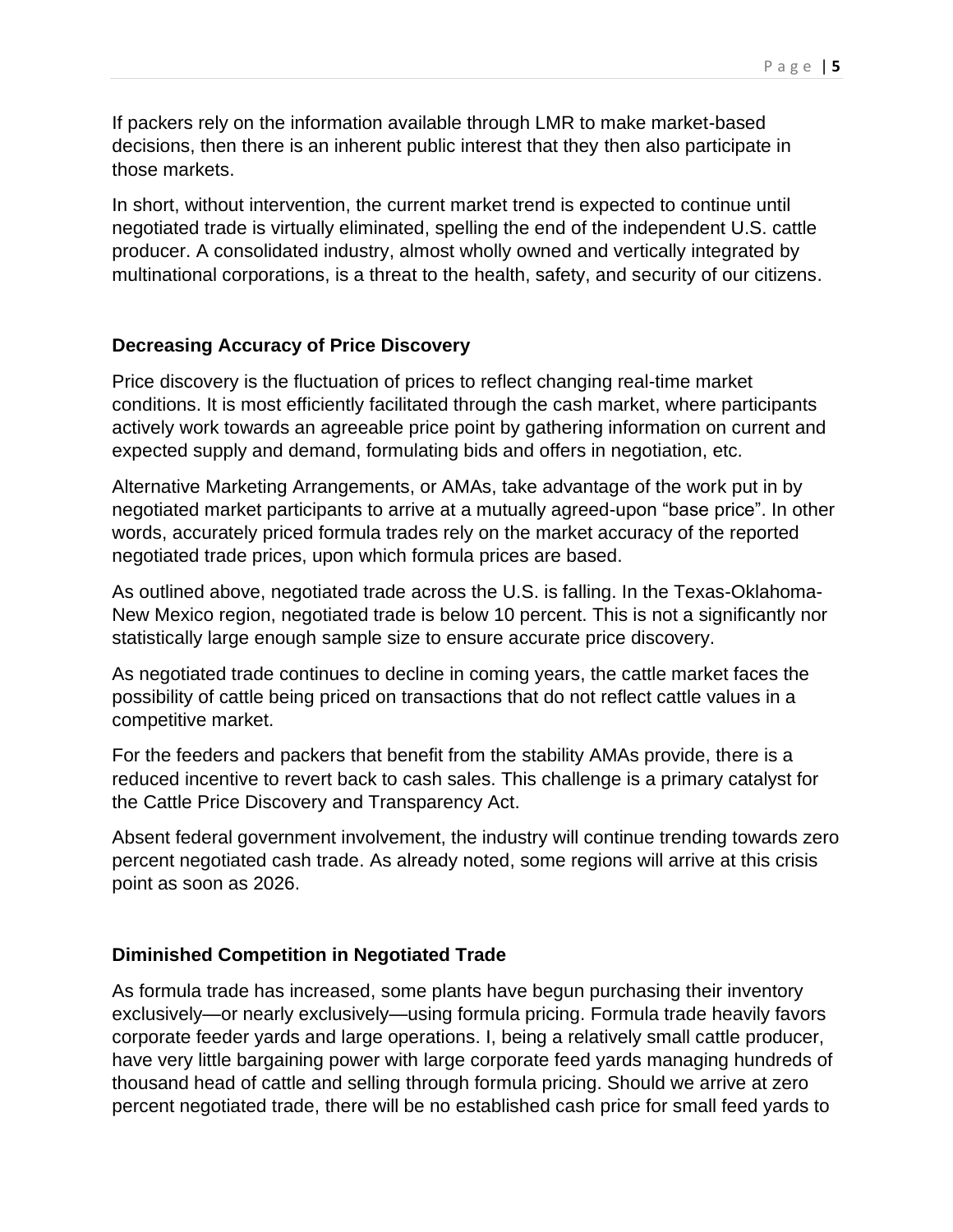negotiate with, putting the small cattle producers, like myself, out of business. Cow-calf producers are not marginal operators and have very few, if any, risk management tools or programs available to protect them in the case of down-trending markets. **THE BUCK STOPS WITH THE COW-CALF PRODUCER**. They have no place to pass their cost. All downstream losses wind up on their plates and must be swallowed by them.

With only four major packers nationwide—and in some areas, only two packers within a reasonable trucking distance for live animals—eliminating one buyer from the negotiated market in any given week substantially undermines buyer competition.

Buyer competition is also diminished when plants procure enough cattle in advance to satisfy their needs for the coming week. This captive supply reduces packer's incentive to bid as aggressively as they would if they needed to procure a greater percentage of their animals for the week's kill.

Formula trade and captive supply keep packers from actively negotiating every week, resulting in decreased competition in an already thin market.

# **THE MEAT AND POULTRY SPECIAL INVESTIGATOR ACT**

In June 2021, Senator Jon Tester of Montana held a press conference at quite a fitting location for the occasion. Standing at the Public Auction Yards in Billings with various cattle industry leaders, he announced his intent to introduce the Meat Packing Special Investigator Act in conjunction with Senators Chuck Grassley (R-IA) and Mike Rounds (R-SD).

The bill amends The Department of Agriculture Reorganization Act of 1994 to establish the Office of the Special Investigator for Competition Matters.

It directs coordination between the U.S. Department of Agriculture, the U.S. Department of Justice (DOJ), the Federal Trade Commission, and the U.S. Department of Homeland Security. It grants these organizations subpoena power to aid in the investigation and prosecution of violators of the Packers & Stockyards Act and bolsters the legal power of the USDA by maintaining a staff of attorneys and other professionals with relevant expertise that can elevate cases of corruption.

Later that same month, Reps. Mariannette Miller-Meeks (IA-02) and Abigail Spanberger (VA-07) introduced a companion bill in the House of Representatives.

On May 22, 2020, the U.S. Department of Justice (DOJ) Antitrust Division sent civil investigative demands (CIDs) to the nation's four biggest meatpackers. Since that time, no results have been made publicly available regarding the DOJ's investigation. USCA has encouraged the Antitrust Division to fully complete its civil investigation and make its findings public as soon as possible.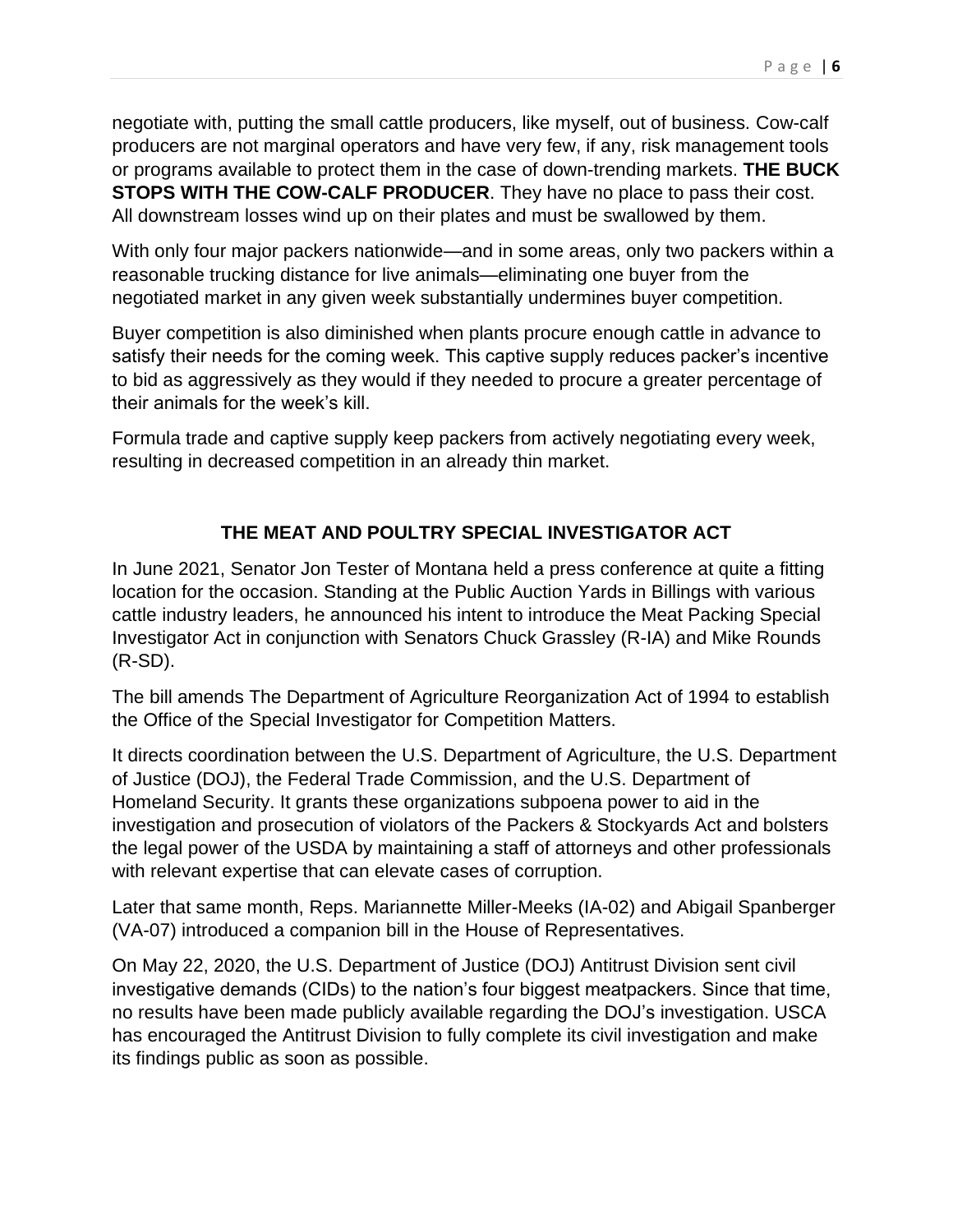If the Meat Packing Special Investigator Act were enacted, we would see increased coordination between relevant regulatory agencies that could evaluate current market conditions, step in and assist investigations as needed, and provide a pathway forward for a fairer, more competitive marketplace.

## **CONCLUSION**

The cow-calf producer is at the bottom of the entire beef complex. The cow-calf sector, as well as the feeder calf sector, is the most exposed to market prices and downturns in the market and the least equipped to manage it, due to short capital supply.

That is why, in my state, cow-calf producers have dropped from 22,000 in 1997 to approximately 14,000 in 2020. The number of cattle in Mississippi has dropped from around 2 million head in the 1970's to approximately 800,000 head today. This historic decline should concern all those who eat, as these producers are a vital part of a resilient food supply system and a vital part of the economies in rural America.

Formula trading of cattle, combined with no clear established cash base price, creates a lack of market options for independent producers, which will eventually result in most of the producers in my state and the Southeast yielding to corporate interests and going out of business. The number of feed yards with which to market cattle from small producers has dwindled - put out of business by corporate yards using formula pricing.

Over one hundred years ago marked the first—and last—major regulatory action on the U.S. meatpacking industry. The creation of the Packers and Stockyards Act occurred at a time when the National Packing Company, a conglomeration of three of the largest meat processors at the time, controlled 45 percent of the nation's total slaughter capacity and 97 percent of the slaughter capacity in the West.

Today, the "Big Four" meatpackers, as they are now collectively known, have pushed past controlling 80 percent of U.S. steer and heifer slaughter<sup>3</sup>. The game has changed, but the rules have remained stagnant. Without bold action, the United States risks losing its independent livestock producers – which represents a significant loss to the security of our nation's food supply.

 $^3$  It is important to note here that the packers' special interest group, the North American Meat Institute, has been countering the claim that they control a significant portion of the market by stating that grain fed steers and heifers do not account for all of the beef we consume in the U.S. While it is true that we must add cull cows and bulls to the full equation, the total market share of the Big Four packers still accounts for nearly 70 percent of all commercial slaughter capacity.

That's not much of a talking point though, especially when it only took 45 percent market share to inspire action in the early 20th Century.